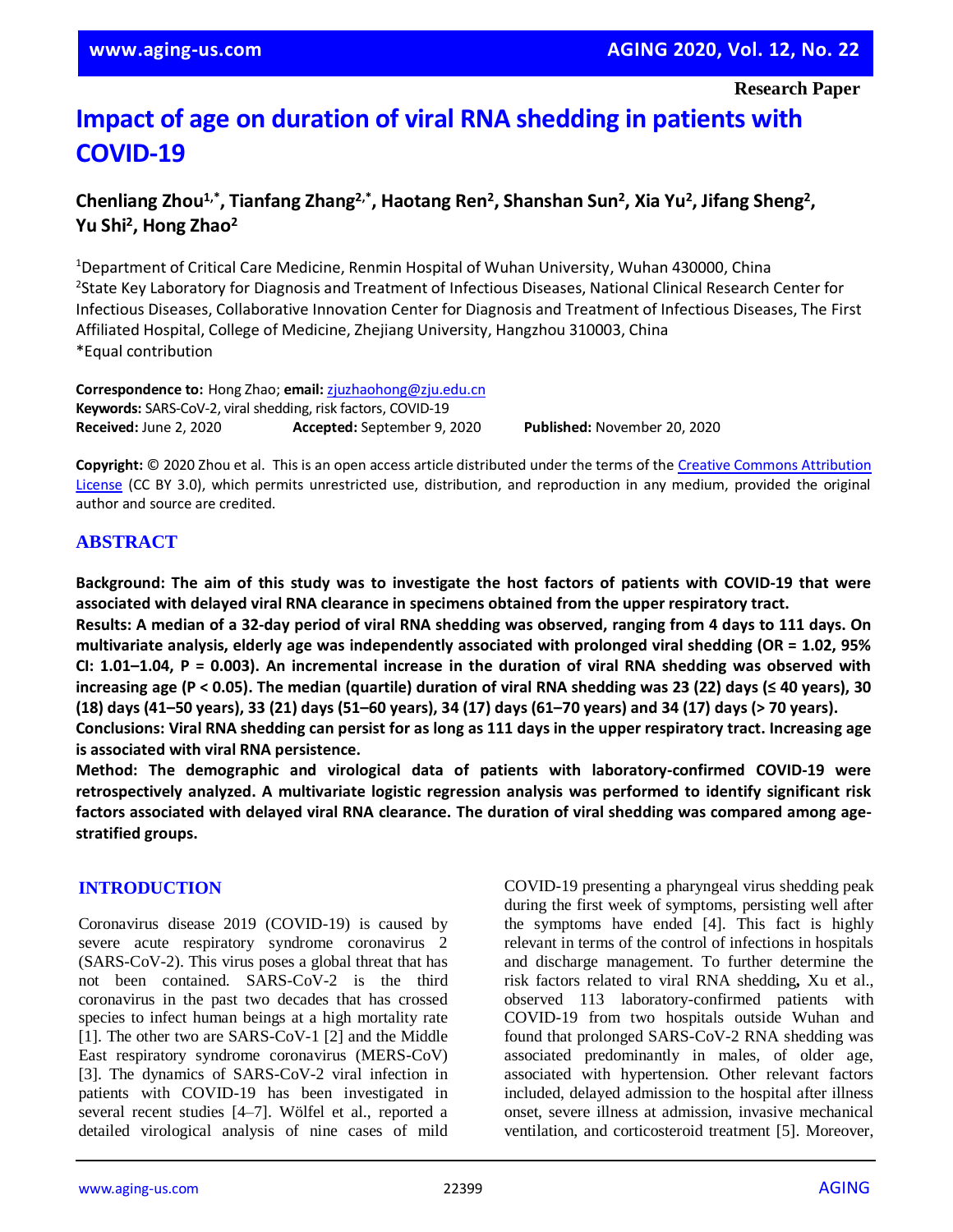Hu et al., identified a significant relationship between age and duration of RNA shedding through a retrospective cohort study including 59 hospitalized patients with confirmed COVID-19 [6], while Zhou et al., focused on 41 discharged patients with severe COVID-19 and found no difference between patients < 65-years-old and  $> 65$ -years-old in duration of RNA shedding [7]. In short, the duration of viral shedding varies greatly among individuals and the associated host factors have not been fully clarified. In the study, potential host factors associated with delayed viral RNA clearance were explored in a retrospective cohort study of 384 patients with COVID-19.

## **RESULTS**

As shown in Table 1, 384 COVID-19 patients were included for analysis, with a median age of 58 years. The proportion of males in this study was 46%. Regarding co-morbidities, hypertension was most frequent (32%), followed by diabetes (14.1%) and coronary heart diseases (7.0%). A median 32-day period of viral RNA shedding was observed, ranging from 4 days to 111 days. A multivariate logistic regression was conducted to determine risk factors for viral RNA shedding in COVID-19 patients (data shown in Table 2). No significant statistical difference was shown for sex or co-morbidities (hypertension, diabetes, CHD). Elderly age was the only significant host factor associated with delayed viral RNA clearance (OR  $=$ 1.02, 95% CI: 1.01–1.04, P = 0.003). Based on univariate analysis, neither the disease severity nor therapies had any impact on the duration of viral RNA persistence. A subgroup analysis of viral RNA shedding stratified by age is shown in Figure 1. These data revealed an incremental increase in the duration of viral RNA shedding observed with increasing age  $(P < 0.05)$ .

#### **DISCUSSION**

A retrospectively cohort study was performed to analyze the duration of viral RNA shedding in patients with COVID-19 in order to determine the related risk factors associated with prolonged viral RNA shedding.

This study reported a median of 32 days of viral RNA shedding from illness onset in patients with COVID-19. Most patients showed viral shedding within 60 days. The longest period reached 111 days in a 75-year-old male patient. This is in contrast to a study reporting that viral RNA existed for a median duration of 17 (9) days among 113 patients with COVID-19 [5]. Another study of 59 patients reported that the duration of viral RNA shedding was 26 (7) days. The discrepancies between studies may be attributed to differences in demographic data as well as the severity of the disease. Although it has been demonstrated that viral load in the upper respiratory tract declines after the first week, the persistent viral RNA shedding may impose a risk of transmission over the long-term. Therefore, discharged patients still require close monitoring of viral load to effectively block the transmission of the virus. Further studies are needed to ascertain whether live virus particles are shed even in the later stages of COVID-19.

A multivariate logistic regression analysis showed that among host factors, no statistically significant relationship was found among sex or co-morbidities (hypertension, diabetes, CHD) on the duration of viral RNA shedding. Elderly age was the only host factor that was significantly associated with prolonged viral RNA shedding in the present study. The effect of age on viral RNA clearance might be conflated by other factors because elderly patients are more likely to have comorbidities and more severe pre-existing diseases [8, 9]. However, in our study, disease severity had no impact on the duration of viral RNA persistence based on the univariate analysis. The impact of age remained significant by adjusting co-morbidities. The effect of different regimens and viral RNA persistence was found not to be statistically different between groups stratified by any antiviral therapies. The delayed viral RNA clearance in elderly patients is likely linked to the detrimental effect of aging on lymphocyte development and function [10]. Elderly patients sustain atrophy of the thymus combined with the normal decrease in the number of T lymphocytes with aging. In addition, the activation potential of memory T cells that accumulate is altered, leading to hyporesponsivity in host immune responses. Thus, normal age-related impaired immunity was presented in elderly patients with COVID-19 [11]. In that case, an age-related decline of innate and adaptive immunity leads to a reduced ability to respond to infection, which might result in a diminished clearance of RNA virus in elderly patients. Conversely, elderly patients with COVID-19 usually face a greater risk of morbidity, in addition to more frequent comorbidities in elderly patients related to the prognosis of COVID-19. The findings presented here on impaired viral RNA clearance may also provide a reasonable explanation for the higher incidence of rapid disease progression and death in elderly patients. The agerelated impact of viral RNA clearance may also explain the discrepancy in our findings and other studies as previous described, showing a median age of 58 years in the present study compared with studies reporting a median of 17 days in 113 patients of a median age of 52 years [5] and 26 days in 59 patients of a median age of 46 years, respectively [6].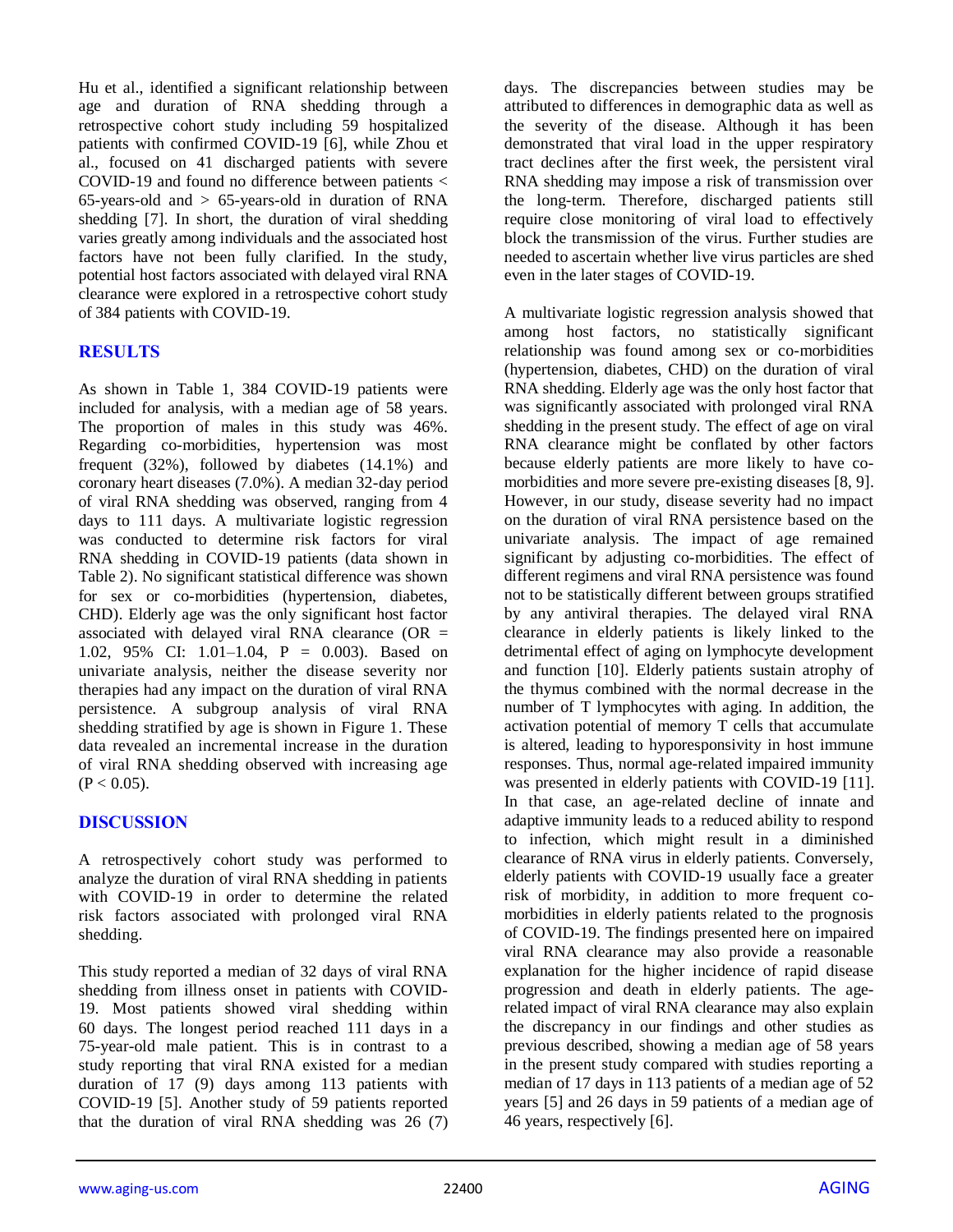| <b>Variables</b>                                  | Value ( $N = 384$ ) |
|---------------------------------------------------|---------------------|
| <b>Demographics</b>                               |                     |
| Age (years)                                       | 59 (23)             |
| Sex (male%)                                       | 179 (46.6%)         |
| <b>Comorbidities</b>                              |                     |
| Hypertension                                      | 123 (32.0%)         |
| <b>Diabetes</b>                                   | 54 (14.1%)          |
| Coronary heart disease                            | 27 (7.0%)           |
| <b>Symptoms</b>                                   |                     |
| Fever                                             | 299 (77.9%)         |
| Cough                                             | 240 (62.5%)         |
| Expectoration                                     | 94 (24.5%)          |
| Pharyngalgia                                      | 18 (4.7%)           |
| Fatigue                                           | 128 (33.3%)         |
| Dyspena                                           | 54 (14.1%)          |
| <b>Disease severity</b>                           |                     |
| Mild / Severe / Critical group                    | 157 / 129 / 15      |
| <b>Antiviral treatment</b>                        |                     |
| With abidor                                       | 258 (67.2%)         |
| With Lianhua Qingwen                              | 199 (51.8%)         |
| With oseltamivir capsules                         | 68 (17.7%)          |
| With hydroxychloroquine, or chloroquine           | 95 (24.7%)          |
| With ribavirin                                    | 135 (35.2%)         |
| With glucocorticoid                               | 113 (29.4%)         |
| <b>Laboratory detections</b>                      |                     |
| Leukocyte count $(10^9$ /L)                       | 5.2(4.3)            |
| Lymphocyte $(10^9$ /L)                            | 0.9(0.3)            |
| Platelet count (10 <sup>9</sup> /L)               | $268 \pm 133$       |
| Serum bilirubin (µmol/l)                          | $27 \pm 20$         |
| Creatinine ( $\mu$ mol / L)                       | 55 (28)             |
| <b>Outcome</b>                                    |                     |
| Duration of detectable viral RNA in sputum (days) | $32 \pm 21$         |

**Table 1. Demographic and clinical characteristics of COVID-19 patients.**

Data are expressed as the mean ± standard deviation, median (interquartile range) or number (percent). Comparisons between groups were performed using one-way ANOVA, the Mann–Whitney U test, or a chi-squared test.

| Table 2. Host factors associated with delayed viral RNA clearance. |  |
|--------------------------------------------------------------------|--|
|--------------------------------------------------------------------|--|

| <b>Variables</b>         | Total $N(\%)$ | Multivariate logistic regression |               |                |
|--------------------------|---------------|----------------------------------|---------------|----------------|
|                          |               | ОR                               | 95%CI         | <b>P</b> value |
| Age                      | 58(22)        | 1.02                             | $1.01 - 1.04$ | 0.003          |
| Male                     | 179(46.6)     | 0.68                             | $0.45 - 1.03$ | 0.072          |
| Presence of hypertension | 123(32.0)     | 1.21                             | $0.76 - 1.93$ | 0.41           |
| Presence of diabetes     | 54(14.1)      | 0.61                             | $0.33 - 1.12$ | 0.11           |
| Presence of CHD          | 27(7.0)       | 0.96                             | $0.43 - 2.17$ | 0.93           |

Statistical analysis was performed using a multivariable logistic regression model. CHD: coronary heart disease.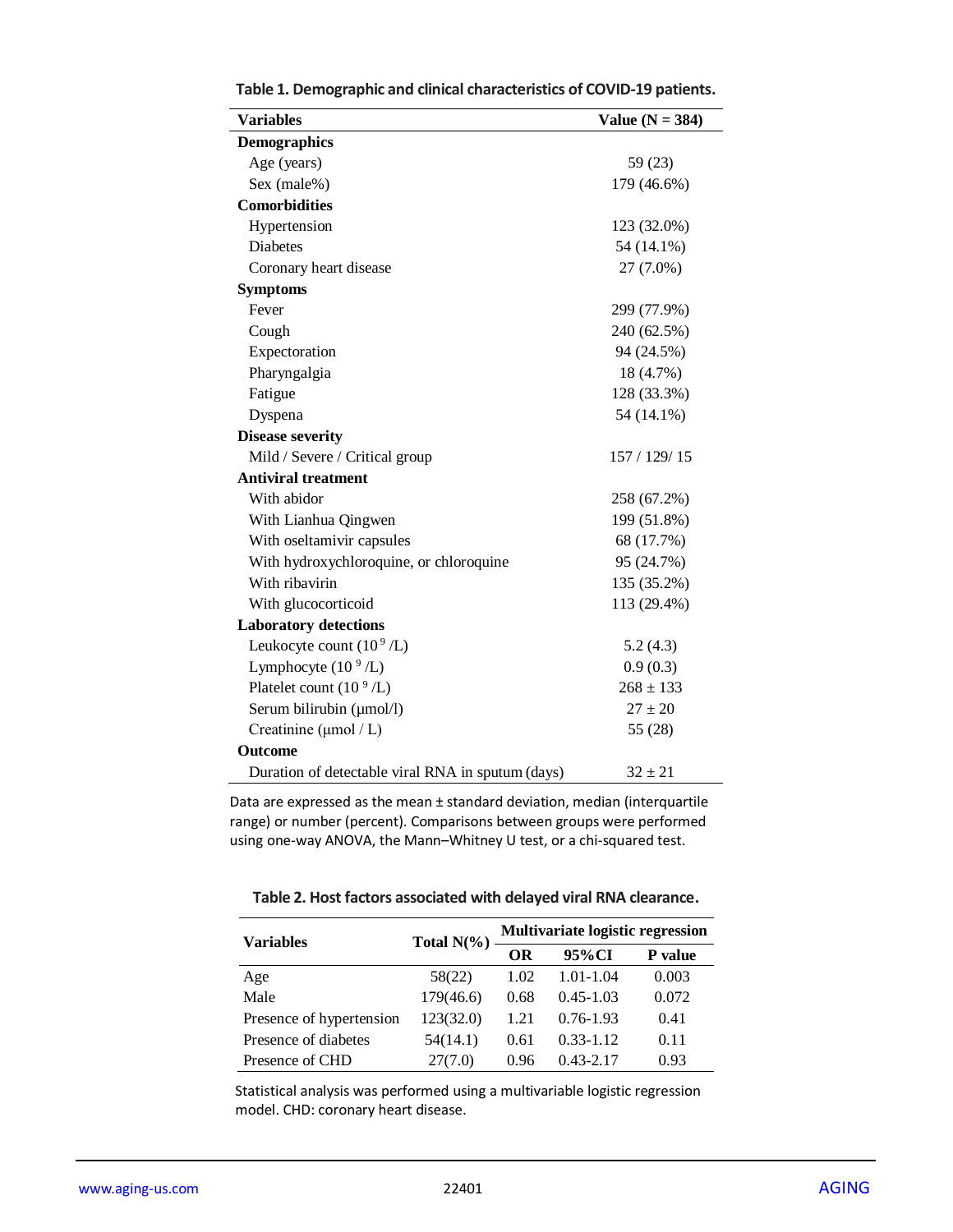In conclusion, we found that viral RNA shedding in upper respiratory tract specimens can persist for as long as 111 days. Elderly patients were associated with delayed viral RNA clearance. Therefore, more attention should be given to discharged patients, especially elderly patients, to conduct nucleic acid detection in order to better control the progression of the disease and to prevent recurrence and transmission of COVID-19.

#### **MATERIALS AND METHODS**

Demographic data (age, sex, and underlying comorbidities) and virological data (duration of viral RNA clearance) were retrospectively collected from patients with laboratory-confirmed COVID-19 who were admitted from January 11, 2020 to March 24,

2020 at Renmin Hospital, Wuhan University, and were placed in a subgroup for analysis by varying age. SARS-CoV-2 RNA in nasopharyngeal or oropharyngeal swab specimens was detected by a real-time RT-PCR approach as previously described [2] every 2 to 4 days. The duration of RNA viral shedding was measured from the onset of symptoms to three consecutive negative monitorings. Demographic data were collected through electronic medical records. All hospitalized patients received a standard treatment based on the New Coronavirus Pneumonia Prevention and Control Program (7th edition) [12]. The study complied with the principles of the Declaration of Helsinki and was approved by the Ethics Committee of Renmin Hospital of Wuhan University and First Affiliated Hospital of Zhejiang University. Consent was obtained from all patients or their authorized representatives.



**Figure 1. Histograms of periods of viral RNA shedding (days) in patients with COVID-19 and different age groups.**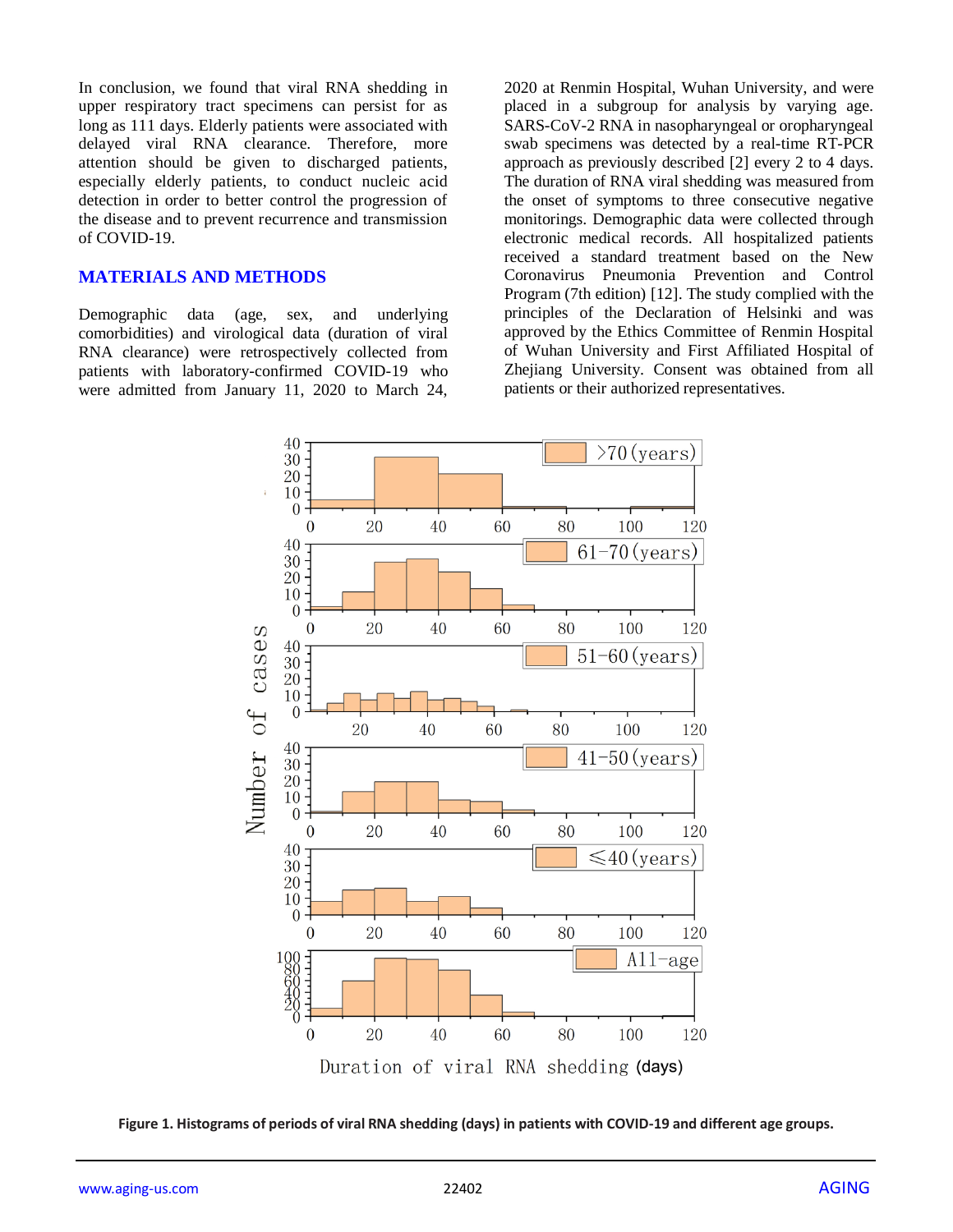#### **Statistical analysis**

Continuous variables are represented as the median (interquartile range) and nominal variables are expressed as a number (percentage). A comparison of the viral RNA shedding period among different groups was performed with the Mann-Whitney U test. Host factors associated with prolonged viral RNA shedding were explored by a multivariate logistic regression and were considered significant if a two-sided P-value was P < 0.05. Statistical analysis was performed with SPSS 20.0 (SPSS Inc.; Chicago, IL, USA).

#### **Ethics approval and consent to participate**

This study was reviewed and approved by the Ethics Committee of Renmin Hospital, Wuhan University and the First Affiliated Hospital of Zhejiang University. Following a full explanation of the study, written consent was obtained from all patients or their authorized representatives.

#### **Availability of data and materials**

The datasets and materials used for the study are available from the corresponding author upon reasonable request.

#### **AUTHOR CONTRIBUTIONS**

H.Z conceptualized the idea and designed the study. C.Z. and T.Z. drafted the manuscript. J.S. and Y.S. revised the manuscript. C.Z., T.Z., H.R., S.S. and X.Y. participated in data collection, analysis and interpretation. All authors read and approved the final manuscript.

## **CONFLICTS OF INTEREST**

The authors declare that they have no conflicts of interest.

#### **FUNDING**

This work was supported by grants from the Chinese National Natural Science Foundation (Nos. 81670567 and 81870425), Emergency research project: Novel coronavirus 2019-n CoV of Zhejiang University (2020XGZX079), Zhejiang Provincial Science and Technology Department's key R & D plan emergency project (Grant No. 2020C03123-8) and Zhejiang University Education Foundation (2020XGZX101).

#### **REFERENCES**

1. Zhu N, Zhang D, Wang W, Li X, Yang B, Song J, Zhao X, Huang B, Shi W, Lu R, Niu P, Zhan F, Ma X, et al, and China Novel Coronavirus Investigating and Research Team. A novel coronavirus from patients with pneumonia in China, 2019. N Engl J Med. 2020; 382:727–33.

<https://doi.org/10.1056/NEJMoa2001017> PMI[D:31978945](https://pubmed.ncbi.nlm.nih.gov/31978945)

2. Ksiazek TG, Erdman D, Goldsmith CS, Zaki SR, Peret T, Emery S, Tong S, Urbani C, Comer JA, Lim W, Rollin PE, Dowell SF, Ling AE, et al, and SARS Working Group. A novel coronavirus associated with severe acute respiratory syndrome. N Engl J Med. 2003; 348:1953–66.

<https://doi.org/10.1056/NEJMoa030781> PMI[D:12690092](https://pubmed.ncbi.nlm.nih.gov/12690092)

- 3. Zaki AM, van Boheemen S, Bestebroer TM, Osterhaus AD, Fouchier RA. Isolation of a novel coronavirus from a man with pneumonia in Saudi Arabia. N Engl J Med. 2012; 367:1814–20. <https://doi.org/10.1056/NEJMoa1211721> PMI[D:23075143](https://pubmed.ncbi.nlm.nih.gov/23075143)
- 4. Wölfel R, Corman VM, Guggemos W, Seilmaier M, Zange S, Müller MA, Niemeyer D, Jones TC, Vollmar P, Rothe C, Hoelscher M, Bleicker T, Brünink S, et al. Virological assessment of hospitalized patients with COVID-2019. Nature. 2020; 581:465–69. <https://doi.org/10.1038/s41586-020-2196-x> PMI[D:32235945](https://pubmed.ncbi.nlm.nih.gov/32235945)
- 5. Xu K, Chen Y, Yuan J, Yi P, Ding C, Wu W, Li Y, Ni Q, Zou R, Li X, Xu M, Zhang Y, Zhao H, et al. Factors associated with prolonged viral RNA shedding in patients with coronavirus disease 2019 (COVID-19). Clin Infect Dis. 2020; 71:799–806. <https://doi.org/10.1093/cid/ciaa351>

PMI[D:32271376](https://pubmed.ncbi.nlm.nih.gov/32271376)

- 6. Hu X, Xing Y, Jia J, Ni W, Liang J, Zhao D, Song X, Gao R, Jiang F. Factors associated with negative conversion of viral RNA in patients hospitalized with COVID-19. Sci Total Environ. 2020; 728:138812. <https://doi.org/10.1016/j.scitotenv.2020.138812> PMI[D:32335406](https://pubmed.ncbi.nlm.nih.gov/32335406)
- 7. Zhou B, She J, Wang Y, Ma X. The duration of viral shedding of discharged patients with severe COVID-19. Clin Infect Dis. 2020. [Epub ahead of print]. <https://doi.org/10.1093/cid/ciaa451> PMI[D:32302000](https://pubmed.ncbi.nlm.nih.gov/32302000)
- 8. Blagosklonny MV. From causes of aging to death from COVID-19. Aging (Albany NY). 2020; 12:10004–21. <https://doi.org/10.18632/aging.103493> PMI[D:32534452](https://pubmed.ncbi.nlm.nih.gov/32534452)
- 9. Mueller AL, McNamara MS, Sinclair DA. Why does COVID-19 disproportionately affect older people? Aging (Albany NY). 2020; 12:9959–81.